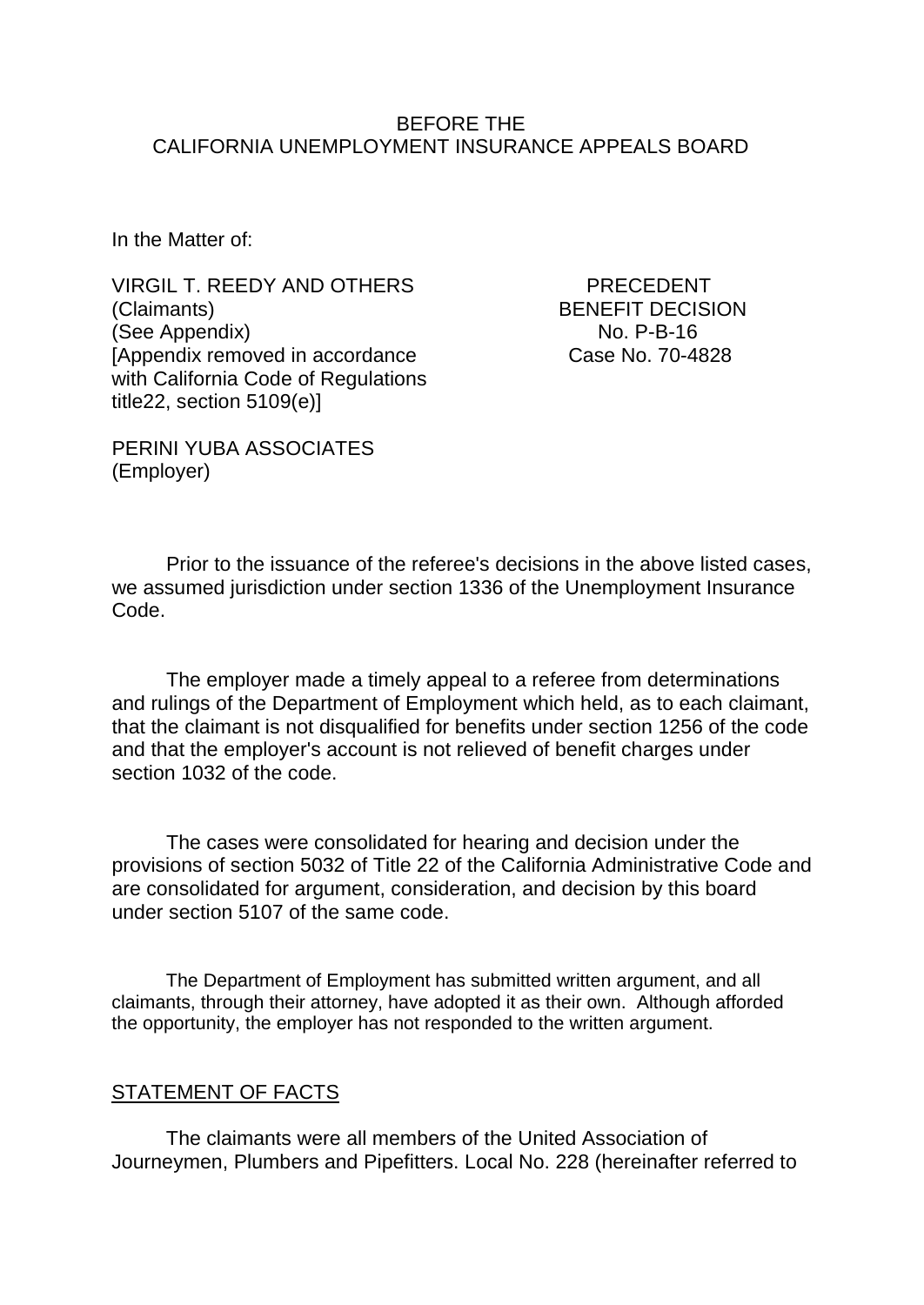as the union). They were all employed by the above employer on a dam construction site at Bullard Bar, California. Jurisdictional disputes had arisen and there were some complaints among the employees as to safety conditions. The grievances had been presented to management by the business manager of the union. When these were not resolved as promptly as the business manager felt they should be, he called for a picket line to be established at the work site on the morning of August 3, 1967. All of the twenty union members employed, including all the claimants herein, participated in the picketing and none reported to their work stations on that day.

There was an existing collective bargaining agreement between the union and the employer, which provided in pertinent part:

# "ARTICLE X

## "Cessation of Work

"It is mutually understood and agreed that during the period when this Agreement is in force and effect neither the Employer nor any Individual Employer will authorize or engage in any lockout; and that the Union or Local Union will not authorize any strikes, picketing, slowdowns or stoppages of work, in any dispute, complaint or grievance arising under the terms and provisions of this Agreement . . . . "

Article XII, entitled Jurisdictional Disputes, prescribes an arbitration procedure for resolving any disputes as to the jurisdiction over work to be performed and provides that the decisions reached under these procedures are binding on all parties. It further provides: "There shall be no slowdown or stoppage of work as the result of any such dispute."

The complaints concerning the jurisdictional questions had been brought to the personal attention of the labor relations manager of the employer on August 2, and he was still in the process of investigating them when he learned of the picket line. That afternoon he advised the union business manager that he was discharging the men involved for their conduct in violation of the labor agreement and was ordering the union to dispatch sixteen different pipefitters to report the following morning. He also left instructions with the foremen of the men involved that they were not to be allowed to return to their jobs.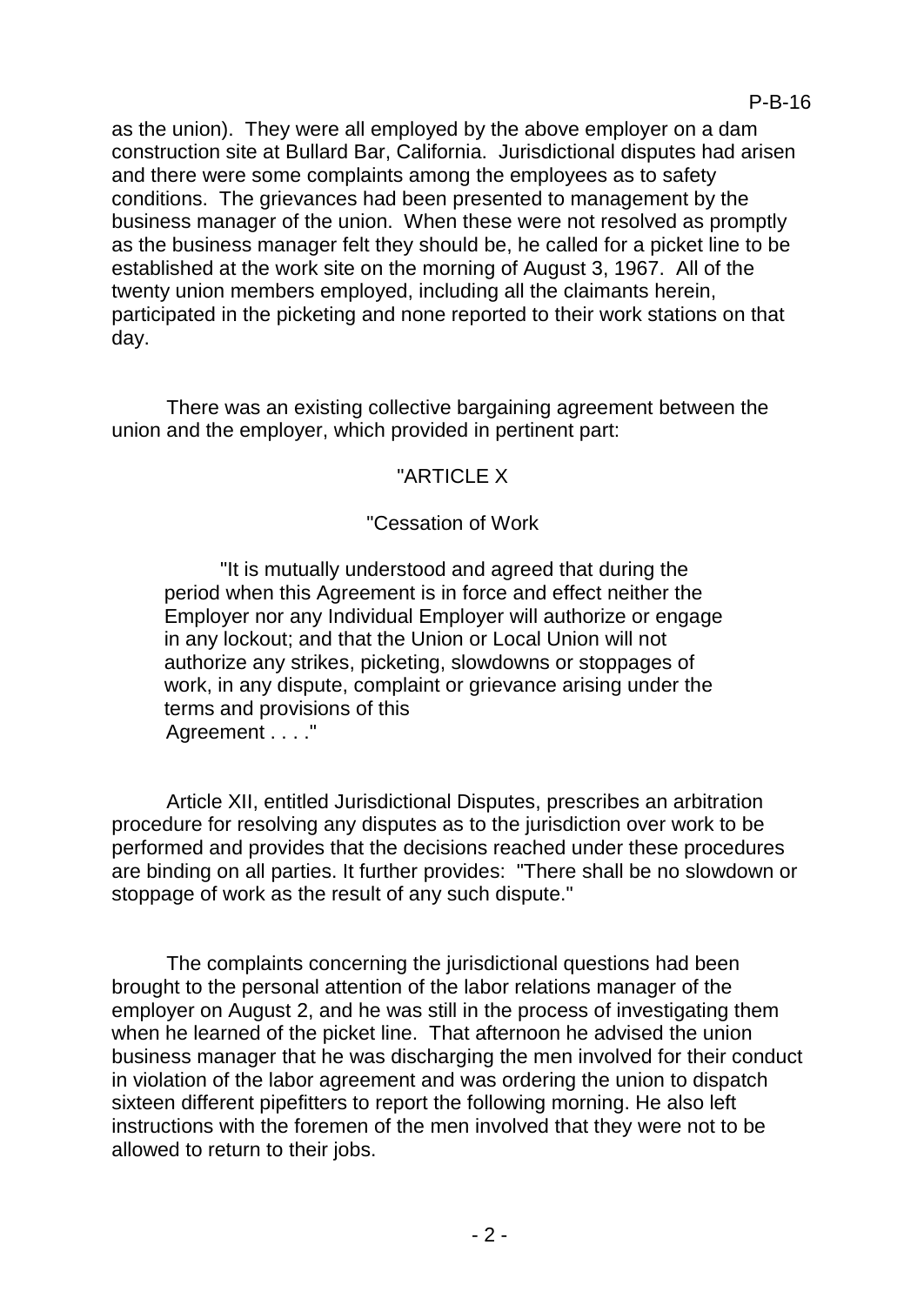The picket line was removed at the end of the work shift upon advice of a union attorney. A meeting of the Area Trade Council, composed of membership from the unions representing the various crafts in the locale, was called for that evening in an effort to obtain that group's sanction for a strike. When the council refused to endorse the strike action, the business manager abandoned plans for future action and instructed the employees of his local to return to work the following morning.

All the claimants reported for work as instructed on August 4. They were not permitted to resume their duties, and, as soon as the paper work could be completed, were given written notice of their discharge.

The project on which the claimants worked was under a \$142,000,000 contract and provided employment for 800 workers in various trades and crafts. The contract contains a completion schedule and the employer is subject to a daily penalty of \$25,000 for every day beyond June 1, 1970 that it takes to complete the project. At the time of the incidents involved herein, the company was considerably behind schedule.

The job site is an isolated area which can be reached only by means of a single narrow, twisting, 40-mile road through the mountains. The confusion caused by the picket line snarled the traffic to the site and created a dangerous condition for the suppliers, contractors and employees using the road. Most of the workers of the other trades elected to respect the picket line, with the result that nothing could be accomplished during the time that the picket line operated and it was also necessary to shut down operations for the following shift. The construction effort was substantially hampered on August 4 as well because of the confusion over the status of the strike.

# REASONS FOR DECISION

Section 1262 of the Unemployment Insurance Code provides as follows:

"1262. An individual is not eligible for unemployment compensation benefits, and no such benefit shall be payable to him, if he left his work because of a trade dispute. Such individual shall remain ineligible for the period during which he continues out of work by reason of the fact that the trade dispute is still in active progress in the establishment in which he was employed."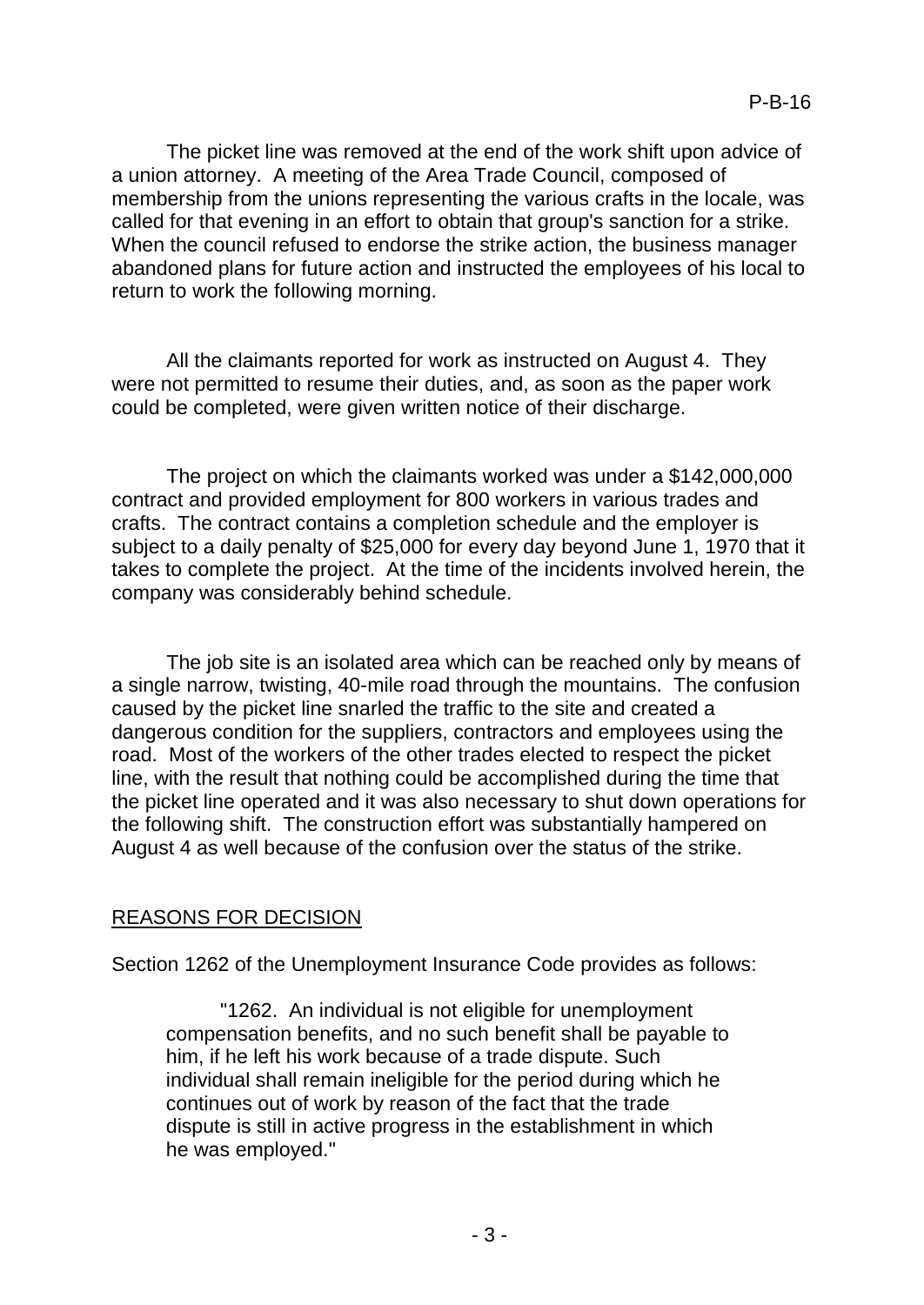The term trade dispute is not defined in the code. In our view, the legislature intended that it should be given a broad application and that the provisions of section 1262 are meant to apply to any period of unemployment

directly resulting from a controversy which is reasonably related to the terms or conditions of employment and to the purposes of collective bargaining.

In the instant case, the points of disagreement - jurisdictional matters and safety standards - are matters commonly resolved by collective bargaining, and it is apparent that the short-lived strike and picket line was an effort on the part of the employees, acting in concert, to enforce their demands through the means of these economic weapons. The initial leaving of the claimants from their work was, therefore, a result of a trade dispute, and section 1262 was applicable for the period such trade dispute was in active progress. The claimants have not claimed benefits for the day that they did not work because of their activities on the picket line. The issue to be resolved, therefore, is whether, in view of the "no-strike" provision in the collective bargaining agreement, the participation in the trade dispute can be considered misconduct under the provisions of sections 1256 and 1030 of the code.

Section 1256 of the Unemployment Insurance Code provides that an individual is disqualified for benefits, and sections 1030 and 1032 of the code provide that the employer's reserve account may be relieved of benefit charges, if the claimant has been discharged for misconduct connected with his most recent work.

The California District Court of Appeals in Maywood Glass Company v. Stewart (1959), 170 Cal. App. 2d 719, 339 P. 2d 947, held that the term "misconduct," as it appears in section 1256, is limited to conduct which shows willful or wanton disregard of the employer's interest, such as (1) deliberate violations of or deliberate disregard of the standards of behavior which the employer had a right to expect of his employee, or (2) carelessness or negligence of such degree or recurrence as to show wrongful intent or evil design.

The thrust of the written argument presented by the Department of Employment and adopted by the claimants is that the provisions of sections 1256, 1030, and 1032 of the code do not apply where, as here, the termination of employment results solely because of the claimants' involvement in a trade dispute. It is urged that to hold otherwise would require the department initially, and this board ultimately, to decide the merits of trade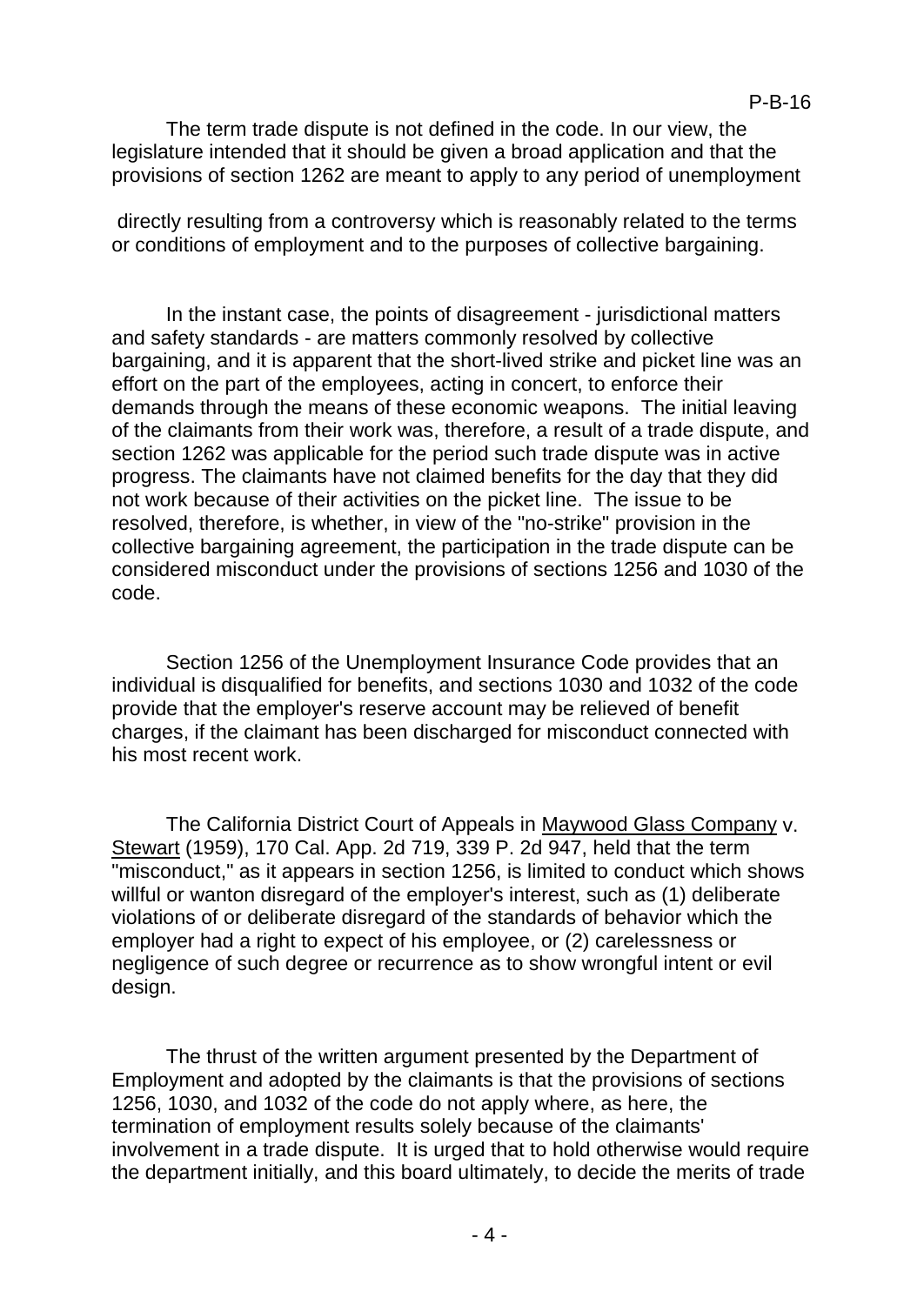disputes and thus shed the cloak of neutrality in matters involving labor relations which, it says, is placed on administrative agencies by the legislature by enactment of section 1262 of the code.

It is urged that the decision of the California Supreme Court in the case of W. R. Grace and Company v. California Employment Commission (1944), 24 Cal. 2d 720, 151 P. 2d 215, requires such a result. We do not agree that it does.

In the Grace case, the court dealt with a different problem than is presented here. There, the claimants had filed a claim for benefits for the period during which the trade dispute was in active progress. The California Employment Commission, the predecessor to this board, had held that the claimants could certify during the period of the dispute and thereby serve the required waiting period. It had concluded this could be done since the employer was at fault in the controversy.

The Supreme Court, in rejecting the position of the Commission, stated as follows:

" . . . the disqualification imposed by section 56(a) [now section 1262 of the code] is not contingent upon the merits of the controversy nor was it intended that the Commission should become an arbitrator of industrial disputes. The Commission therefore exceeded its power when it determined the merits of the dispute in the present case and awarded benefits or credit for the weeks of waiting period on the basis of that determination."

It should be noted that in that case the court was only concerned with the claimant's right to effectively certify for benefits during the progress of the trade dispute. Section 56(a) (now section 1262) reflects a clear intent on the part of the legislature that, with respect to the actual period of industrial conflict, individuals who left their work because of a dispute are not eligible to qualify for benefit so we do not understand the court in the Grace case to say more than that. Further, we find nothing in that case which would answer the question whether the so-called neutrality policy towards industrial disputes applies where, as in the present case, the parties have voluntarily bargained away their right to resolve such disputes by the usual weapons of collective bargaining - the strike and the picket line.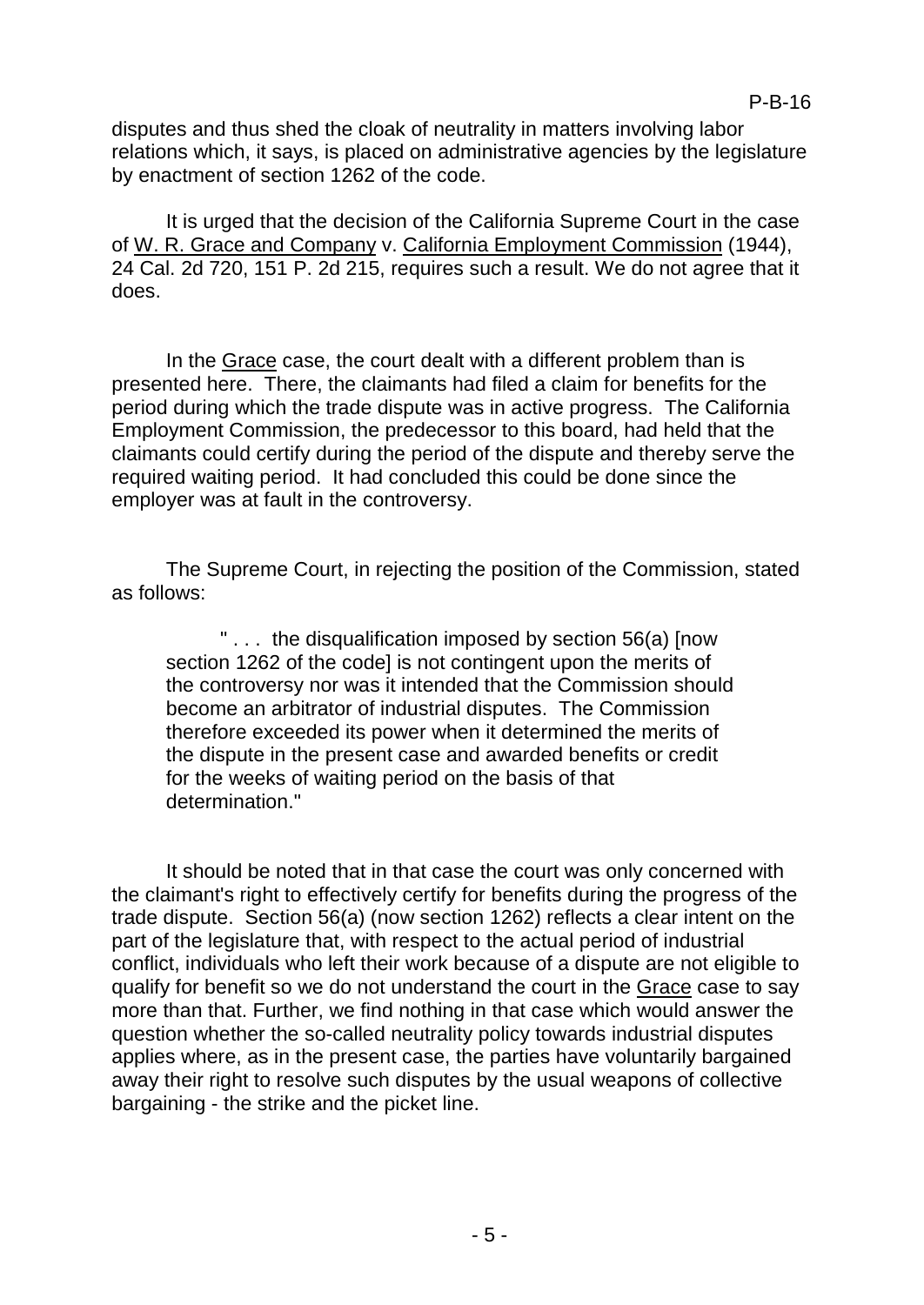The courts of other jurisdictions have divided on whether a violation of a "no-strike" clause in a collective bargaining agreement resulting in the termination of employment is grounds for disqualification under statutes similar to section 1256 of our code.

The New York Court of Appeals, with two members dissenting, has held that mere participation in a strike cannot be used as a basis for disqualification of a claimant for a period subsequent to the time the dispute is ended even though he was a party to a "no-strike" agreement (Matter of Heitzenrater (1966), 19 N.Y.S. 2d 1, 7-8, 27 N.Y.S. 2d 633, 638-639). The Supreme Court of Alabama has taken a similar view (T. R. Miller Mill Co. v. Philip Johns (1954), 261 Ala. 615, 620 75 S. 2d 675, 679-680).

On the other hand, the courts of the states of Pennsylvania, New Jersey and Wisconsin have held that participation in a strike, in violation of a "nostrike" agreement, is misconduct and grounds for disqualification (Yellow Cab Co. of Philadelphia v. Board of Review (1952), 170 Pa. Super. 625, 90 A. 2d 599; American Viscose Corp. v. Board of Review (1953), 173 Pa. Super. 251, 98 A. 2d 257; Bogue Electric Co. v. Board of Review (1956), 21 N.J. 431, 122 A. 2d 615); Streeter, et al. v. Industrial Comm. (1955), 269 Wis. 412, 69 N.W. 2d 573).

The Supreme Court of the United States in Atkinson v. Sinclair Refining Co. (1962), 370 U.S. 238, 246, 82 S. Ct. 1318, stated as follows:

"It is universally accepted that the no-strike clause in a collective bargaining agreement at the very least establishes a rule of conduct or condition of employment the violation of which by employees justifies discipline or discharge."

In the instant case, the evidence is uncontroverted that the claimants were parties to an agreement by virtue of which their right to strike and picket had been bargained away in return for the employer's agreement not to use the "lockout" as a means of resolving industrial disputes. The agreement was obviously the result of a mutual desire on the part of the union and employer alike to substitute more peaceable means for the resolution of differences through an arbitration procedure. We recognize the desirability of such agreements to avoid industrial strife and we believe that where the parties have so contracted a failure to use the arbitration procedure in favor of a resort to breach of the no-strike clause raises a rebuttable presumption of misconduct.